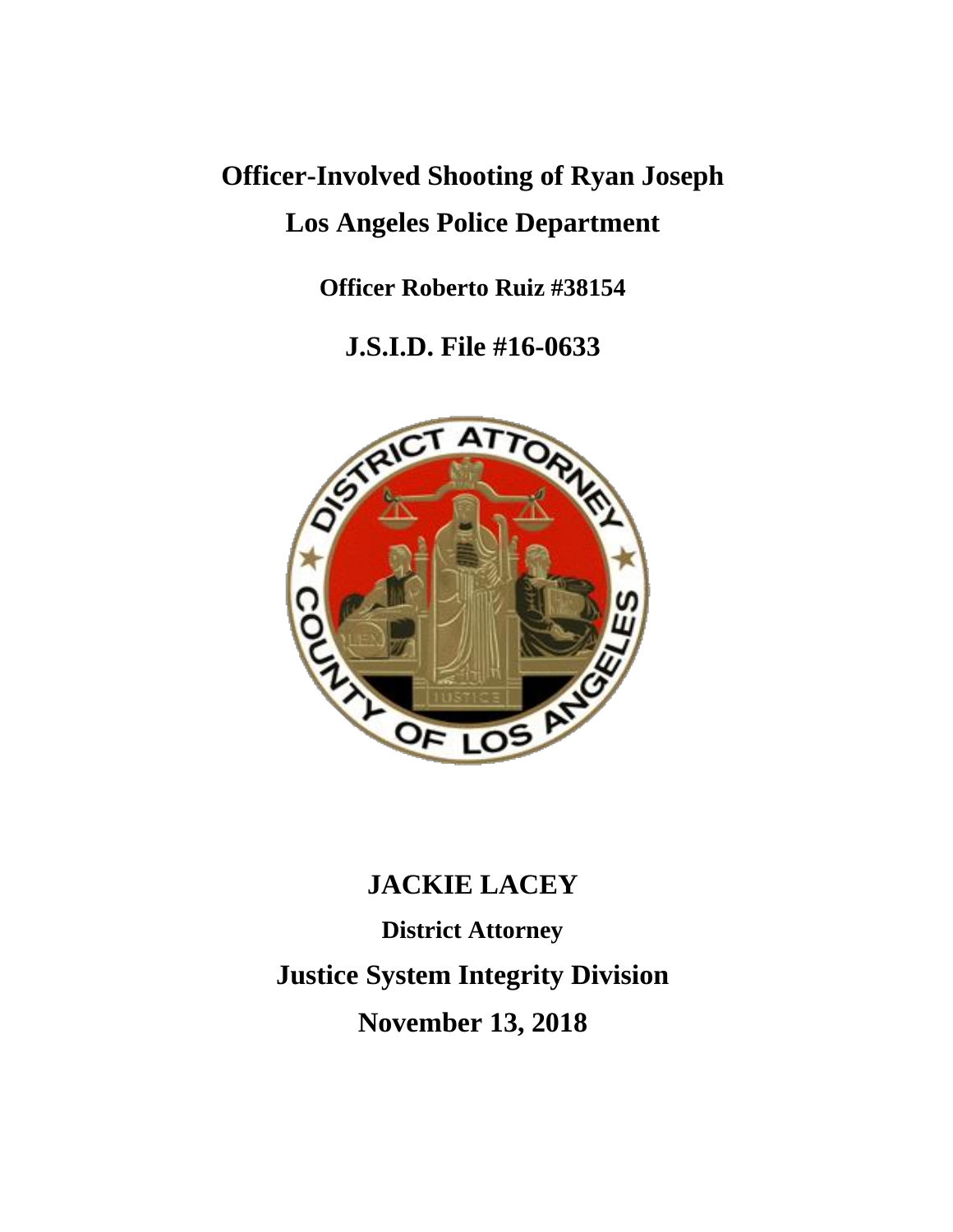### **MEMORANDUM**

| TO:             | <b>COMMANDER ALAN HAMILTON</b><br>Los Angeles Police Department<br>Force Investigation Division<br>100 West First Street, Suite 431<br>Los Angeles, California 90012 |
|-----------------|----------------------------------------------------------------------------------------------------------------------------------------------------------------------|
| FROM:           | JUSTICE SYSTEM INTEGRITY DIVISION<br>Los Angeles County District Attorney's Office                                                                                   |
| <b>SUBJECT:</b> | <b>Officer Involved Shooting of Ryan Joseph</b><br>J.S.I.D. File #16-0633<br>F.I.D. File #F085-16                                                                    |
| DATE:           | November 13, 2018                                                                                                                                                    |

The Justice System Integrity Division of the Los Angeles County District Attorney's Office has completed its review of the December 18, 2016, fatal shooting of Ryan Joseph by Los Angeles Police Department (LAPD) Officer Roberto Ruiz. We have concluded that Officer Ruiz acted lawfully in self-defense.

The District Attorney's Command Center was notified of the shooting at approximately 9:32 p.m., on December 18, 2016. The District Attorney Response Team responded to the location. They were given a briefing regarding the circumstances surrounding the shooting and a walk-through of the scene.

The following analysis is based on investigative reports, audio recordings and transcripts of interviews, firearm analysis reports, the autopsy report, crime scene diagrams and sketches, photographic and video evidence, and witness statements submitted to this office by LAPD Force Investigation Division Detective Greg McKnight. Ruiz' compelled statement was considered as part of this analysis.

#### **FACTUAL ANALYSIS**

On Sunday, December 18, 2016, LAPD Officers Blake Mulcahy and Roberto Ruiz were in full uniform assigned to a crime suppression detail in the  $77<sup>th</sup>$  Street Area. Mulcahy was the driver and Ruiz the passenger in an unmarked LAPD vehicle. As part of their duties, they were patrolling the area near the Armistad Plaza Apartment complex, located on the east side of South Western Avenue between  $60<sup>th</sup>$  Place to the north and  $62<sup>nd</sup>$  Place to the south. Both officers had knowledge that the location was a Six-Deuce Brims gang location. Ruiz had recently made an arrest in the parking lot of the location for gun possession.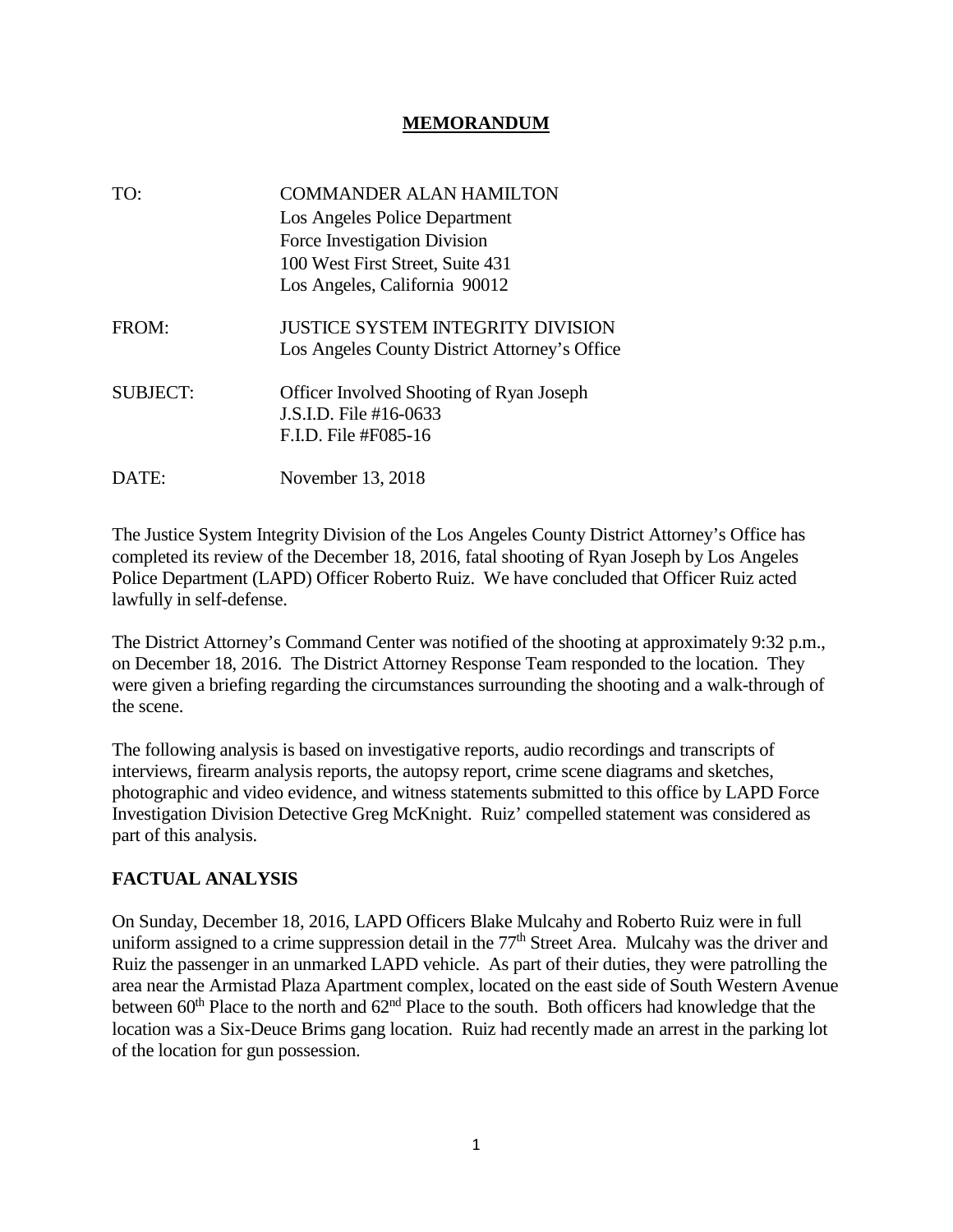As they were driving to the location, traveling east on 60<sup>th</sup> Place from South Western Avenue at a very slow rate of speed, Ruiz noticed a silver vehicle parked facing southbound in the entrance to the north/south alley behind the Armistad Plaza Apartment complex. The vehicle was blocking the south sidewalk behind the apartment complex.

Mulcahy continued driving slowly past Joseph's location as Joseph continued walking toward a pedestrian entrance gate to the Amistad Plaza Apartment complex.

Ruiz began exiting the vehicle as it moved at a slow rate of speed. Ruiz again illuminated Joseph with his flashlight, saying, "Stop! Stop! Police!" Joseph did not respond to Ruiz' commands.

Ruiz yelled out to Mulcahy, "He's got a gun!" as Ruiz entered the parking lot/courtyard area of the Amistad Plaza Apartment complex.<sup>1</sup>



<sup>&</sup>lt;sup>1</sup> Ruiz also broadcast that he was in foot pursuit of a man with a gun.

<sup>2</sup> Ruiz updated his broadcast to reflect Joseph's location, direction of travel and clothing description.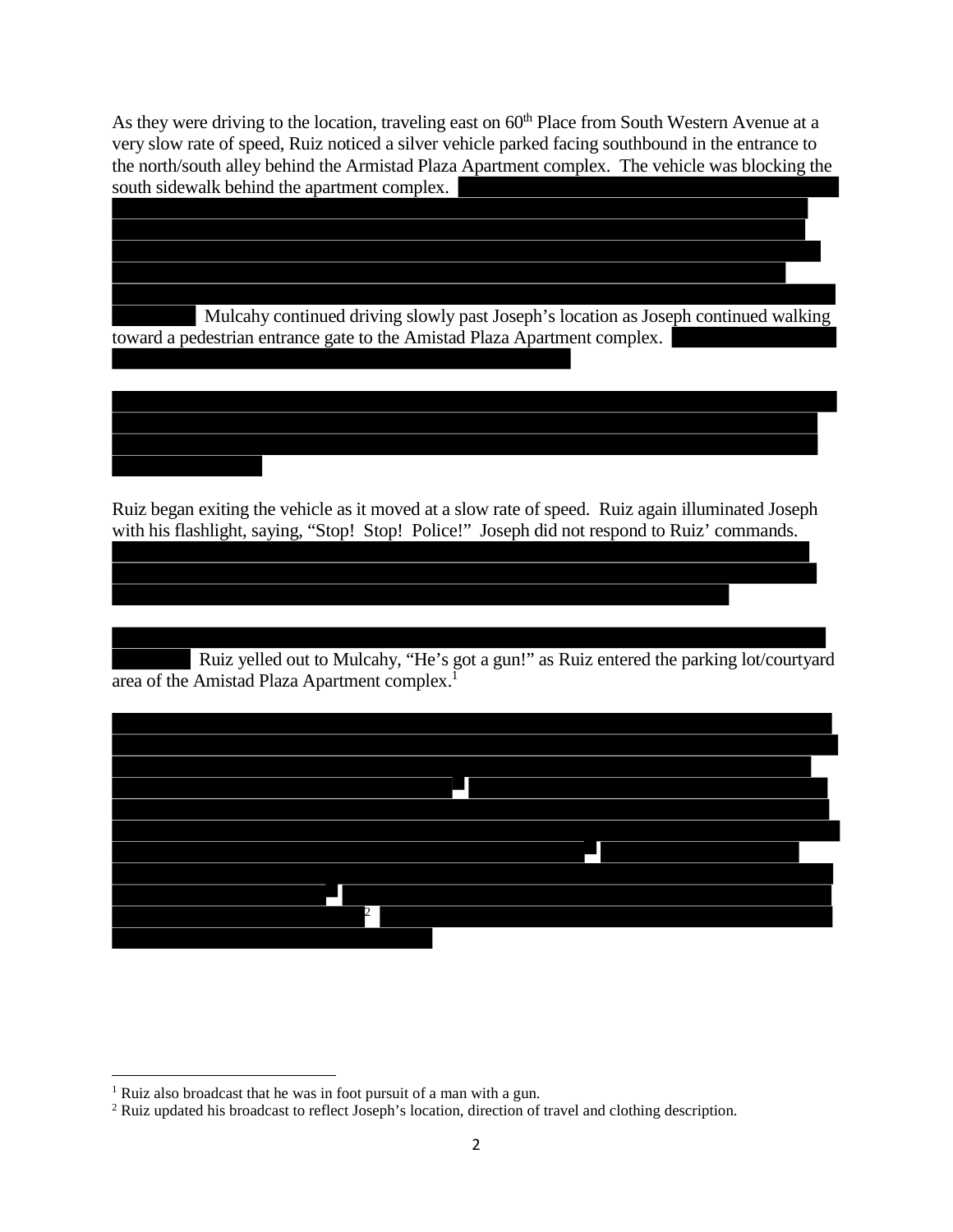# 3 . 4

Off-duty LAPD Officer Luis Rosas was driving a red Ford Expedition with his girlfriend, Maria G., in the front passenger seat. As Rosas was traveling northbound on South Western Avenue towards 62<sup>nd</sup> Street, he observed Joseph running. Rosas continued watching Joseph and saw Ruiz chasing Joseph with a flashlight in his hand. At one point, both Rosas and Maria observed Joseph near the front passenger door of their vehicle. They both observed that he had a gun. Rosas continued watching the pursuit. Rosas observed Joseph looking over his shoulder, as if he were trying to determine Ruiz' location. Rosas observed Joseph look back at Ruiz approximately three times. Immediately prior to hearing gunshots, Rosas saw Joseph turning both his head and shoulders towards Ruiz, with the gun moving with Joseph's turn. Rosas described the movement as, "Almost as if he wanted to turn to possibly initiate with the officer or shoot at the officer." Rosas heard one round, then observed Ruiz with his firearm out. He saw Joseph take a step, then observed Ruiz firing two additional rounds before Joseph fell to the ground. Maria did not recall whether or not she observed any movement on Joseph's part prior to the shooting, but did observe Joseph holding the gun at the time of the shooting. Maria also observed Joseph being struck by bullets. She observed two red stains appear on his back before he fell to the ground.

Joseph sustained two gunshot wounds to his upper middle back. Paramedics responded to the location, rendered medical aid, and transported him to California Hospital Medical Center where he was pronounced dead.

Joseph's firearm, a 9mm Ruger pistol, was recovered approximately eight feet from where Joseph fell to the ground. The weapon was loaded with a large capacity magazine.<sup>5</sup> The pistol had 13 live rounds in the magazine and one live round in the chamber.<sup>6</sup> No fingerprints were recovered from

<sup>&</sup>lt;sup>3</sup> A short clip of surveillance video at 6109 South Western Avenue shows both of Joseph's arms moving freely as he runs away from Ruiz. Only a small portion of the foot pursuit is captured on the video. The subsequent shooting is not depicted.

<sup>4</sup> Rosas describe the lower portion of Joseph's body facing away from Ruiz, while the upper portion of his body was twisting to allow Joseph to see Ruiz. Joseph's back would still be primarily facing Ruiz at the time shots were fired.

<sup>&</sup>lt;sup>5</sup> The firearms analysis report indicates that the gun safety was on, but it is unclear whether it was in the on position when recovered, or whether it was placed in the on position prior to booking.

<sup>&</sup>lt;sup>6</sup> Investigation revealed that the firearm was taken during a car burglary in Upland, California, in October 2016. The weapon was not loaded and did not have an attached magazine when it was stolen.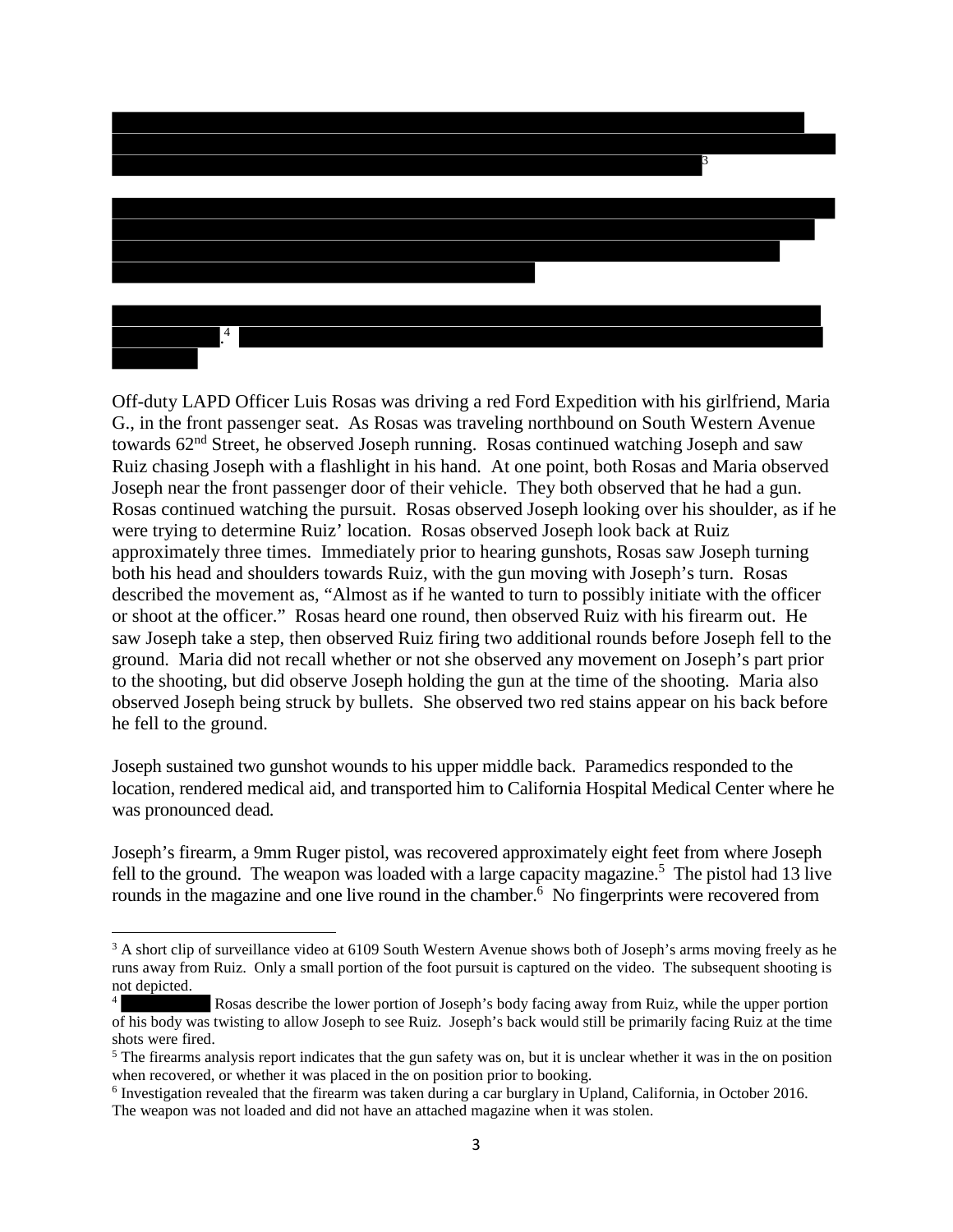the weapon, and DNA testing on the weapon itself was inconclusive due to it being a mixture of at least two males. Swabs taken from the magazine, however, contained DNA which is consistent with Joseph. The random match probability for the match is one in 200 sextillion un-related individuals. Particles consistent with gunshot residue were also detected on Joseph's hands and face. Additionally, Joseph posted a photograph to his Twitter account 12 minutes prior to the officer involved shooting, in which he is depicted wearing the same clothing (minus a jacket), holding the gun while standing with another man.



Firearm recovered from the ground near Joseph's body.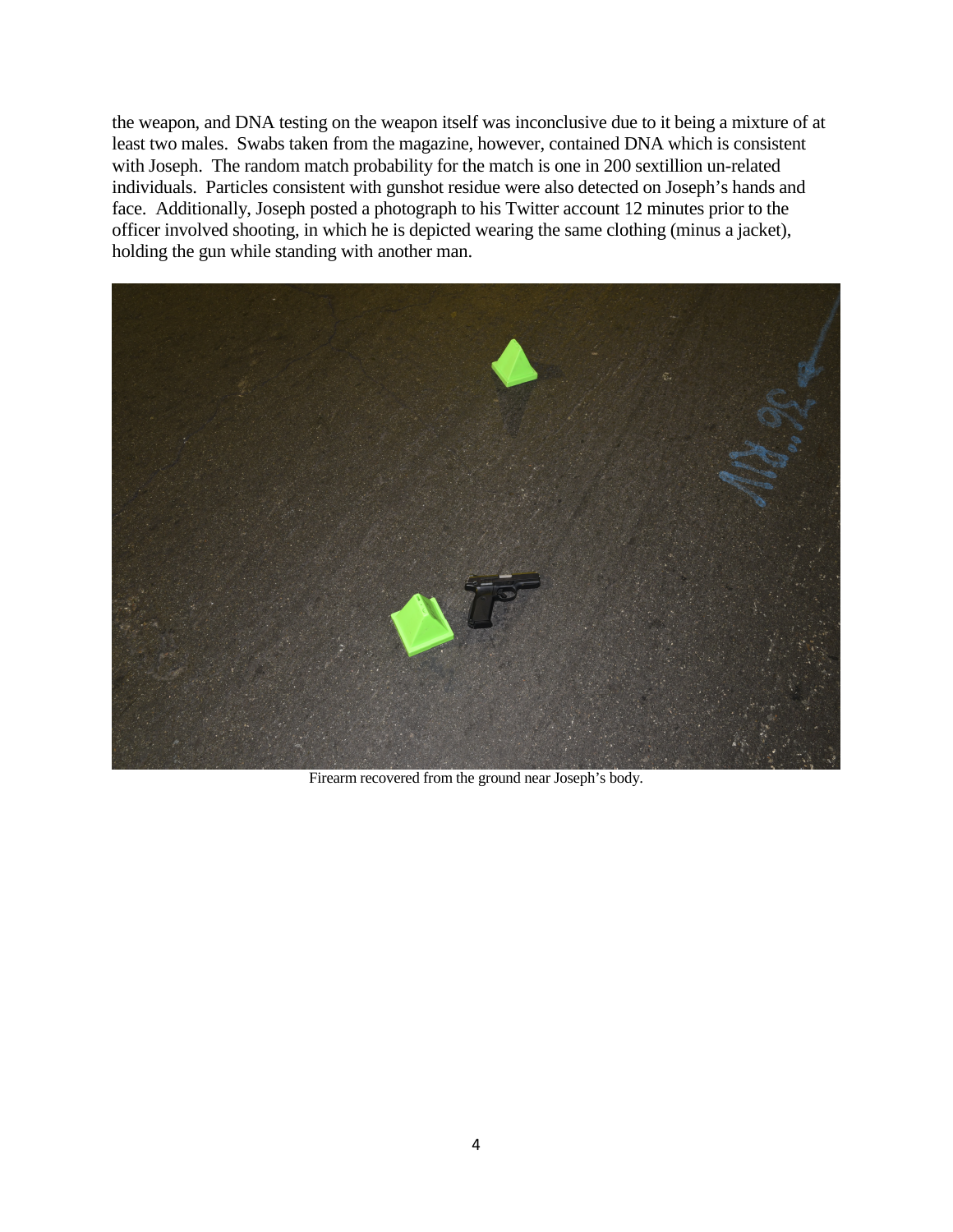

Facebook post depicting Joseph with the firearm minutes before he encountered Ruiz.

A total of three expended casings were recovered, matching Ruiz' service weapon. Only two rounds struck Joseph, and no impact for the third shot was located.

An autopsy was conducted on December 23, 2016. Deputy Medical Examiner Scott Luzi determined that the cause of death was multiple gunshot wounds. Medical records obtained from California Hospital Medical Center indicated that a bullet fragment had "fallen" out of one of the gunshot wounds. Dr. Palmisano was subsequently interviewed and indicated he saw a jagged piece of metal sticking out of the wound, and removed the item with his hand. Given that the bullet appeared to have exited the body, traveled through three articles of clothing, and then re-appeared in the gunshot wound, several experts were consulted to explain whether that was an indication Joseph was struck while on the ground.<sup>7</sup> Based upon the physical evidence, it was determined that Joseph's three layers of clothing reduced the velocity of the bullet. The bullet likely attached to layers of the clothing, suspending the bullet as he fell to the ground. These expert opinions are also consistent with the eye witness statements as well as Ruiz' statement.<sup>8</sup>

 $^7$  A bullet traveling outside the body then re-appearing at the exit wound is referred to as "shoring" and is potentially evidence of a bullet striking a hard surface as it exits the body. Due to the fact that LAPD Criminalist Carol Acosta had noted that the bullet was consistent with potential shoring, FID detectives consulted first with Deputy Medical Examiner Luzi, who indicated it could have been the result of hitting a hard surface or tight clothing. FID detectives then consulted retired Los Angeles Police Administer Doreen Hudson, San Bernardino County Coroner, Chief Medical Examiner Francis Sheridan and Edward Hueske, Director at Forensic Trainig and Consulting, LLC to ascertain whether multiple layers of clothing was the more likely scenario. After obtaining information from each, FID detectives further consulted with LAPD Criminalist Julie Wilkinson who concurred with the other experts' opinions that Joseph was not likely on the ground at the time he was shot.

<sup>8</sup> Rosas was asked specifically whether or not Ruiz ever fired his weapon once Joseph was on the ground, and indicated he did not. Maria observed the two red stains appear on his back before he fell to the ground.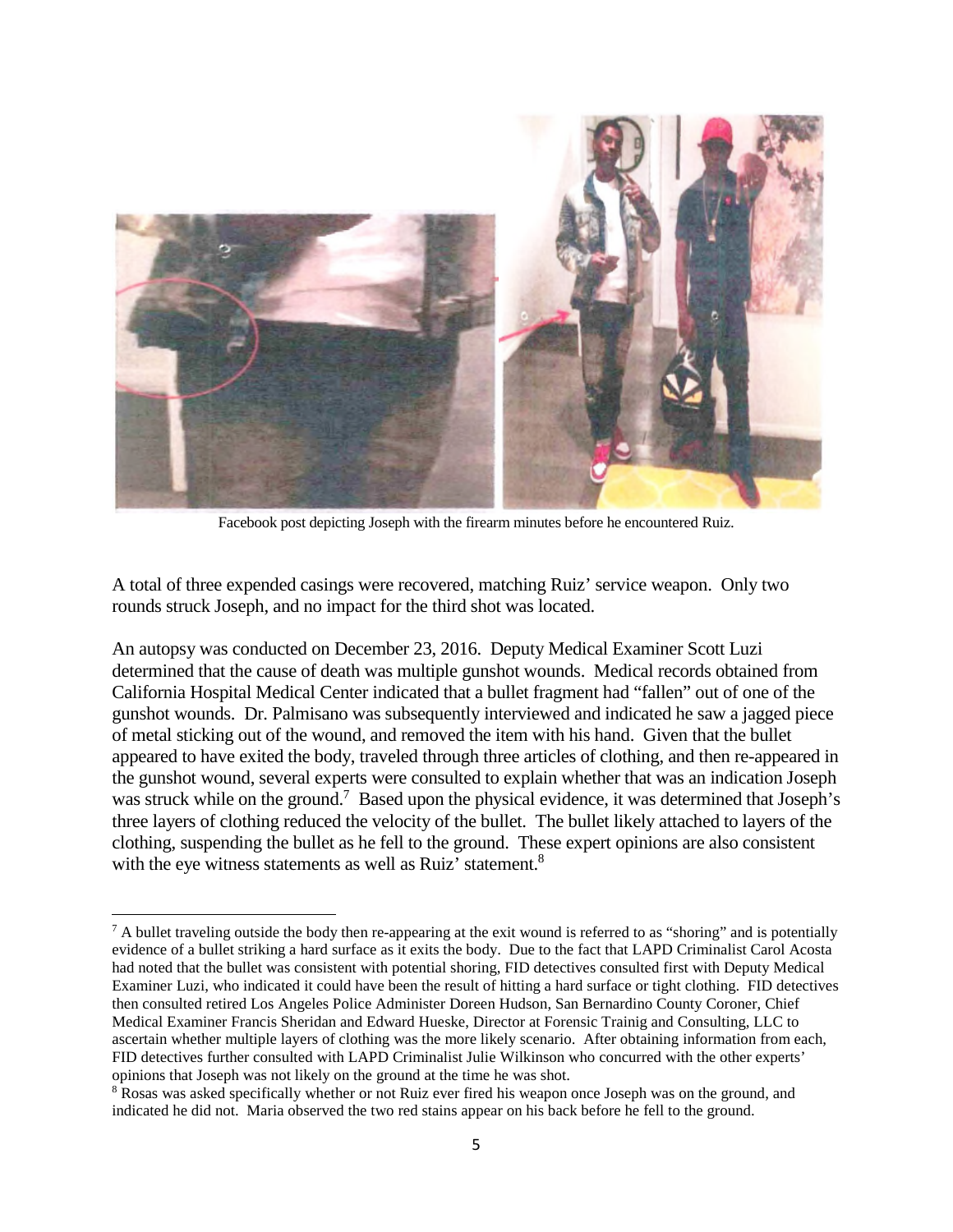### **LEGAL ANALYSIS**

California law permits the use of deadly force in self-defense or in the defense of others if the person claiming the right of self-defense or the defense of others actually and reasonably believed that he or others were in imminent danger of great bodily injury or death. Penal Code § 197; *People v. Randle* (2005) 35 Cal.4th 987, 994 (overruled on another ground in *People v. Chun* (2009) 45 Cal.4th 1172, 1201); *People v. Humphrey* (1996) 13 Cal.4th 1073, 1082; *see also,* CALCRIM No. 505.

In protecting himself or another, a person may use all the force which he believes reasonably necessary and which would appear to a reasonable person, in the same or similar circumstances, to be necessary to prevent the injury which appears to be imminent. CALCRIM No. 3470. If the person's beliefs were reasonable, the danger does not need to have actually existed. *Id.*

A police officer may use reasonable force to effect an arrest, prevent escape, or overcome resistance of a person the officer believes has committed a crime. Penal Code section 835a. An officer "may use all the force that appears to him to be necessary to overcome all resistance, even to the taking of life; [an officer is justified in taking a life if] the resistance [is] such as appears to the officer likely to inflict great bodily injury upon himself or those acting with him." *People v. Mehserle* (2012) 206 Cal.App.4th 1125, 1146. A killing of a suspect by a law enforcement officer is lawful if it was: (1) committed while performing a legal duty; (2) the killing was necessary to accomplish that duty; and (3) the officer had probable cause to believe that (a) the decedent posed a threat of serious physical harm to the officer or others, or (b) that the decedent had committed a forcible and atrocious crime. CALCRIM No. 507, Penal Code section 196. A forcible and atrocious crime is one which threatens death or serious bodily harm. *Kortum v. Alkire* (1977) 69 Cal.App.3d 325, 333.

An officer has "probable cause" in this context when he knows facts which would "persuade someone of reasonable caution that the other person is going to cause serious physical harm to another." CALCRIM No. 507. When acting under Penal Code section 196, the officer may use only so much force as a reasonable person would find necessary under the circumstances. *People v. Mehserle* (2012) 206 Cal.App.4th 1125, 1147. And he may only resort to deadly force when the resistance of the person being taken into custody "appears to the officer likely to inflict great bodily injury on himself or those acting with him." *Id.* at 1146; quoting *People v. Bond* (1910) 13 Cal.App. 175, 189-190. The prosecution has the burden of proving beyond a reasonable doubt that a killing was not justified. CALCRIM Nos. 505, 507.

"Where the peril is swift and imminent and the necessity for action immediate, the law does not weigh in too nice scales the conduct of the assailed and say he shall not be justified in killing because he might have resorted to other means to secure his safety." *People v. Collins* (1961) 189 Cal.App.2d 575, 589. "The 'reasonableness' of a particular use of force must be judged from the perspective of a reasonable officer on the scene, rather than the 20/20 vision of hindsight….The calculus of reasonableness must embody allowance for the fact that police officers are often forced to make split-second judgments – in circumstances that are tense, uncertain, and rapidly evolving –